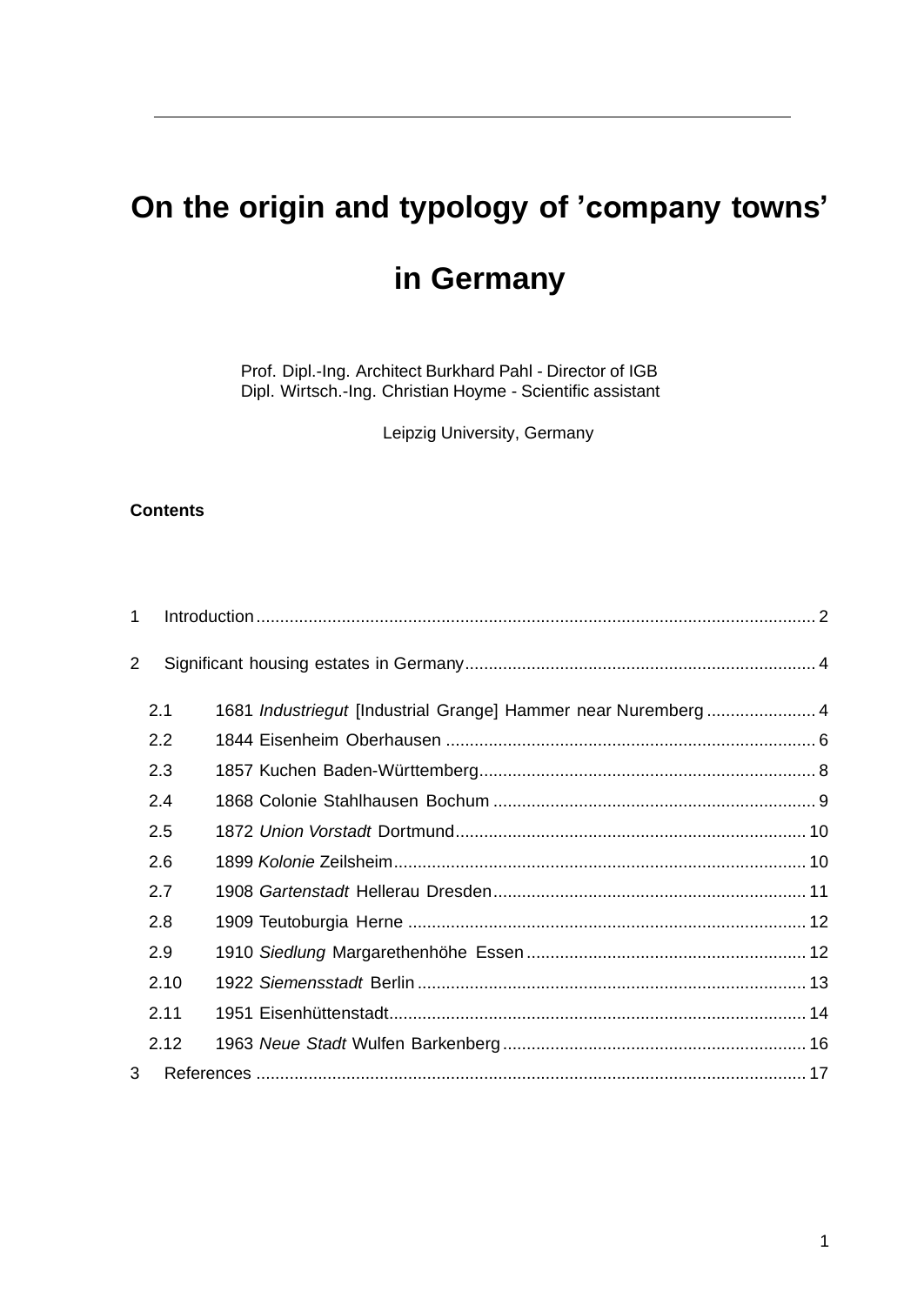## <span id="page-1-0"></span>**1 Introduction**

The term 'company town' in Germany denotes an 'industrial housing estate' or a 'workers' housing estate'. Well researched are related social issues and histories of very many such estates in Germany. Also the 'Garden City Movement' and its housing estates that are not assignable to specific companies are of relevance in this context. The further development of the underlying idea gave rise to cooperative housing and municipal housing associations. Rental housing is still of higher significance in Germany than in other European countries.

'Social housing' schemes were initiated in Germany after WWII to subsidise companyindependent housing. The range of 'company towns' in Germany stretches from 'industrial housing estates' to founding new cities (Wulfen, Wolfsburg, etc.), e.g. for 60.000 inhabitants. Highly interesting are typological approaches and their further development in the 19th and 20th centuries. Development progressed from simple semidetached houses to cross floor plans with very high housing density (cf. Eisenheim). First examples of multi-story show double-fronted typologies, both in Wilhelminian Period characteristics and in later modern linear buildings in the 1920s. Townhouses and terraced houses can be found in all generations: They embody an urban base type that can be traced back to the *Fuggerei Augsburg* from 1521, the oldest social housing project in the world for needy townspeople (twostoried houses, flat sizes ca. 60 sqm on ground and first floor). This type can also be found in modified form in Dresden-Hellerau in 1908, as an element of the garden city typology.

A 'genuine' company town presupposes adequate communal facilities and infrastructures. Dresden-Hellerau is a model example shining in this respect: Washing and bath-house, school, kindergarten, community centre (in this case even a festival hall), practices, shops and restaurants; designed by renowned architects: Richard Riemerschmid, Heinrich Tessenow, Hermann Muthesius, Theodor Fischer and others.

2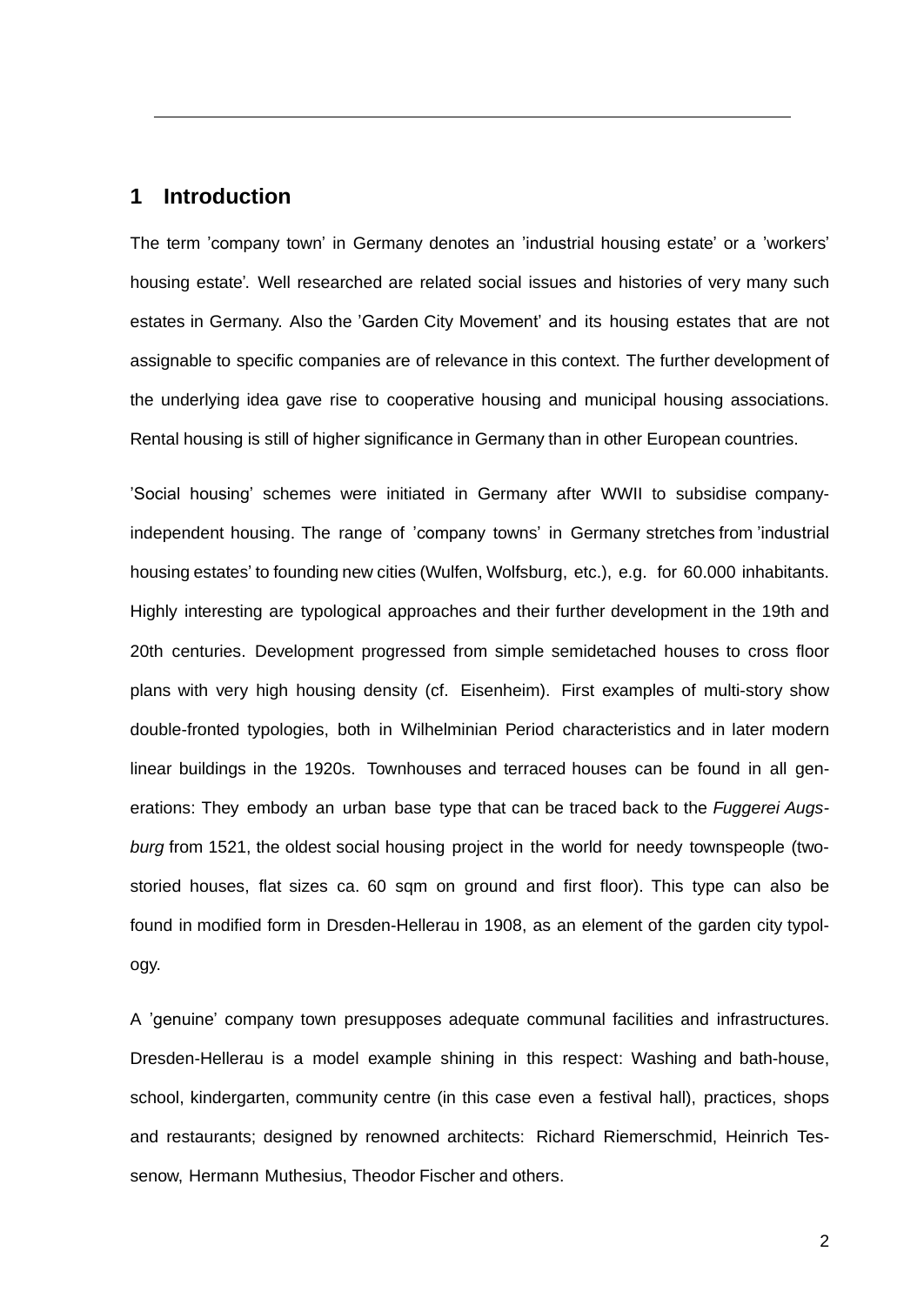Such quality standards also applied to the well-known Foundation Housing Estate Margarethenhöhe (Margarethe Krupp Foundation) built in 1906. Architect Georg Metzendorf executed the overall design. In the 1920s, eminent architects and urban planners provided new impetuses for housing estate buildings (Ernst May, Max and Bruno Taut, et al.), later also the 'Bauhaus' architects. Historical review:

Precursors of 'company towns' in Germany are located, for example, in Schwabach. There is proof of first workers' housing in the crafts sector. Schlüpfinger describes in his book about Schwabach: In 1686, the regency council decreed the establishment of a *'Manufactur de Tapisseries'*, fitted on the ground floor with seven heatable rooms, seven bathrooms and kitchens.(Schlüpfinger 1994, 47) Ten knitting machines were said to have been operated on the top floor. The local authority and the municipality were forced to drudgery to complete the project. 'The large edifice built in 1688/89 served to manufacture tapestries and as dwelling of carpet weavers.'(Hammer, 47) It is also recognisable that the majority of craftsmen were French, expelled Huguenots.

Germany showed the same trends in the 19th century as observed in England. The beginning of the Industrial Revolution in Germany can be dated between 1815 (Kiesewetter 1989) and 1835 (Henning 1973, 111). In contrast to England, the major industry was not the textile but the coal and steel industry. Growth in all industrial sectors required larger quantities of resources, i.e. more raw materials but also more labour were sought after. Raw material needs were satisfied by developing iron ore deposits while increased demands for labour could not be satisfied locally; hence, housing had to be provided for new arrivals. First housing projects accommodated highly-qualified staff; housing for manual labour was only gradually provided.(Kastorff-Viehmann, Wohnungsbau für Arbeiter: das Beispiel Ruhrgebiet bis 1914 1981, 8)

A distinction has to be made between housing estates for company-specific workforce and other workers' housing estates or social projects. In the first model, an enterprise acts as builder-owner and flats are exclusively made available to corporate staff and their families.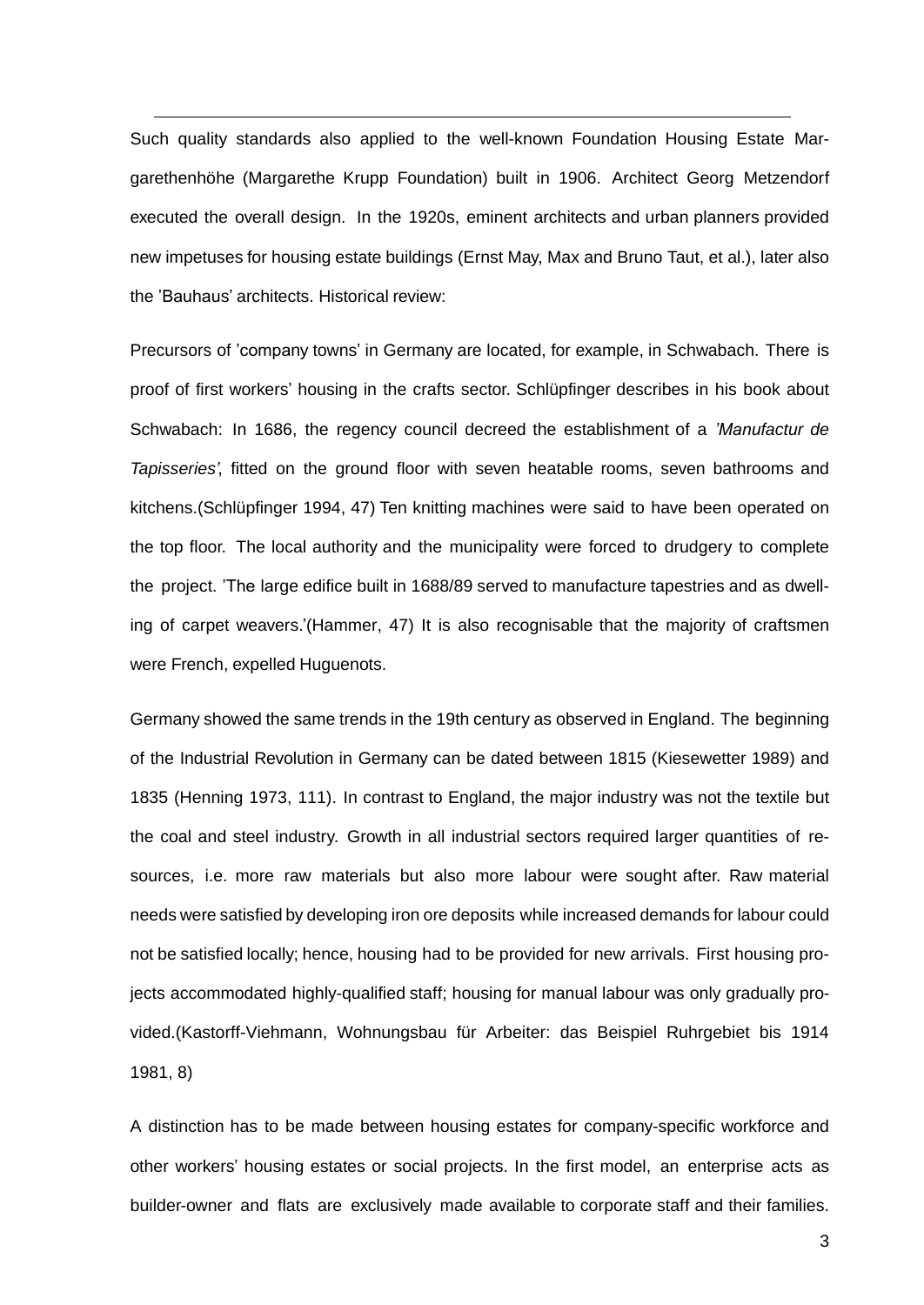Such benefits often forged strong bonds between employers and employees, all the more so when such projects included social amenities, shopping and assembly facilities.

## <span id="page-3-0"></span>**2 Significant housing estates in Germany**

The following selection shall provide a cross-section of archetypical workers' and housing estates residential in Germany. The total number of such developments is of course dramatically larger, notably when housing estates of public employers (post, railway, etc.) are included.

- *•* 1681 -*Industriegut* Hammer near Nuremberg
- *•* 1844 -Eisenheim Oberhausen
- *•* 1857 -Kuchen Baden-Württemberg
- *•* 1868 -Colonie Stahlhausen Bochum
- *•* 1872 -*Union Vorstadt* Dortmund
- *•* 1899 -Kolonie Zeilsheim
- *•* 1908 -Garden City Hellerau Dresden
- *•* 1909 -Teutoburgia Herne
- *•* 1910 -*Siedlung Margarethenhöhe* Essen
- *•* 1922 -*Siemensstadt* Berlin
- *•* 1951 -Eisenhüttenstadt
- *•* 1963 -*Neue Stadt* Wulfen Barkenberg.

## <span id="page-3-1"></span>**2.1 1681** *Industriegut* **[Industrial Grange] Hammer near Nuremberg**

Already before the Industrial Revolution, there were housing estates resembling the later 'company towns' in Germany, for example the *Industriegut* Hammer east of Nuremberg, borough of Laufamholz. Its first documentary mentioning was in 1492; in 1681 the estate comprised the manor, operational buildings, workers' living quarters, a school and a pub. All in all, the housing estate consisted of 20 buildings and 30 flats. One benefit of its location was that it was not subject to the Nuremberg trade regulations, but also lacked its protection. (Weinrich n.d.)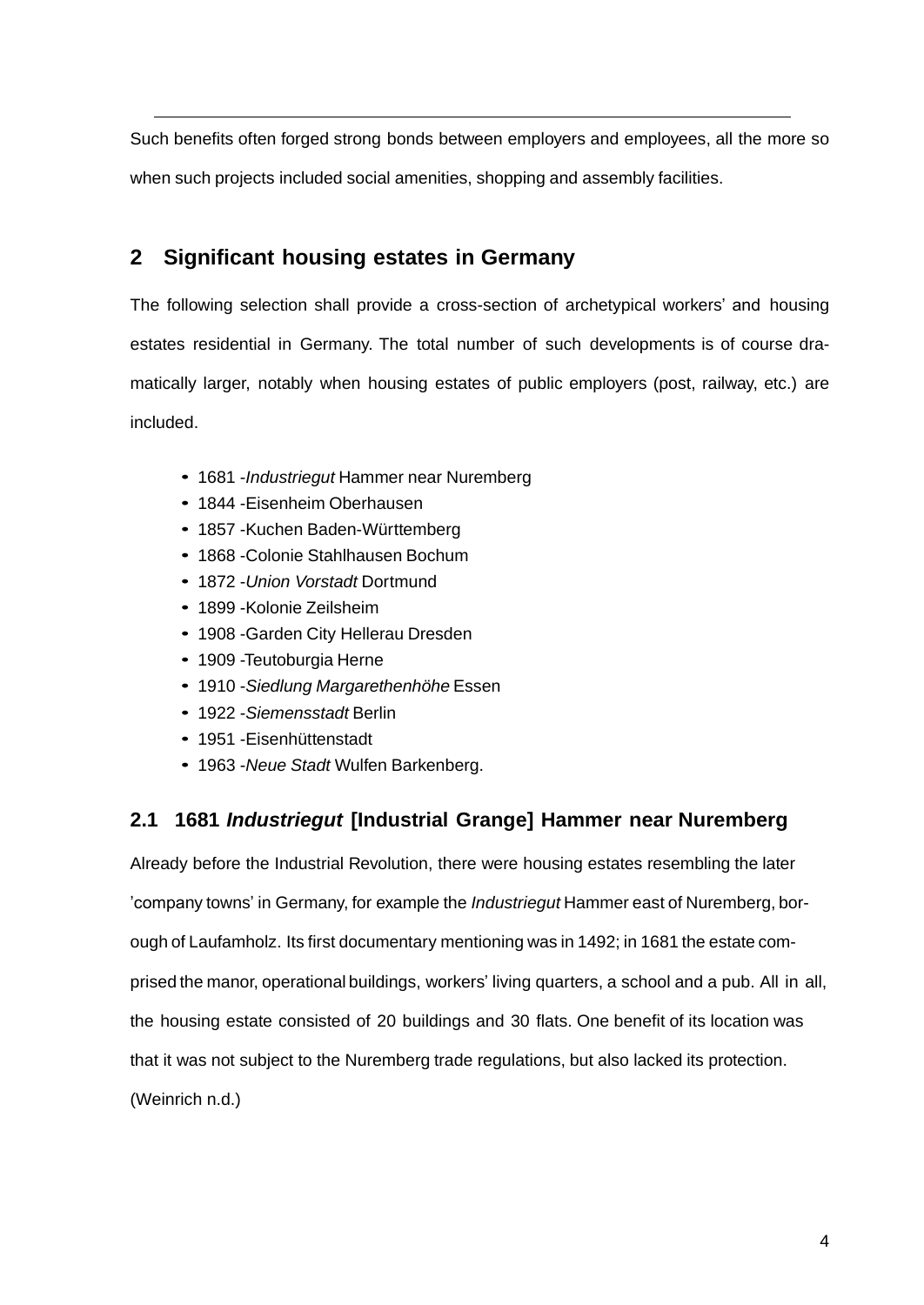

(a) Workers' dwelling

(b) Workers' dwelling

In 1824, 144 people lived in twelve main buildings and worked for the then largest factory in the *Nürnberger Land* District. Awards won in 1834 at the Munich Industrial Exhibition and a Golden Industrial Award in Bombay for brass sheeting for temple roofs are indicators of excellent quality. The factory owners, however, did not only provide housing but also additional social benefits, such as disability, old-age and widows' pensions on the one hand, to ensure workforce loyalty and, on the other, to help keep trade secrets confidential. (Weinrich n.d.) Workers in Hammer were granted additional social benefits; such were voluntary and based on the Hammer Mill Agreement of 1396. The following lifelong benefits were assured:

- *•* non terminable employment contracts
- *•* Right to works housing
- *•* Pensions for widows and orphans
- *•* Free-of-charge schooling in the factory-owned school
- *•* Taxes, municipal charges and drudgery fees were paid by factory owners
- *•* Continued wage payment even when sales dropped. Additional earnings were permitted. (Hammer 1994, 19)

The Hammer Mill provided free-of-charge maintenance of the houses since the Middle Ages, such as annual wall limewashing and stove repair. In addition, the workers enjoyed free supplies of heating materials and almost rent-free housing. (Hammer 1994, 40)

Building services and utilities were modernised in the course of time: running water, replacement of 'German fireplaces' by 'Russian fireplaces' and around 1920 the flats were equipped with electricity. (Hammer 1994, 12) The death knell for the estate was tolled in WWII by a bomb raid. (Altnürnberger Landschaft n.d.) In 1977, Hammer was classified as a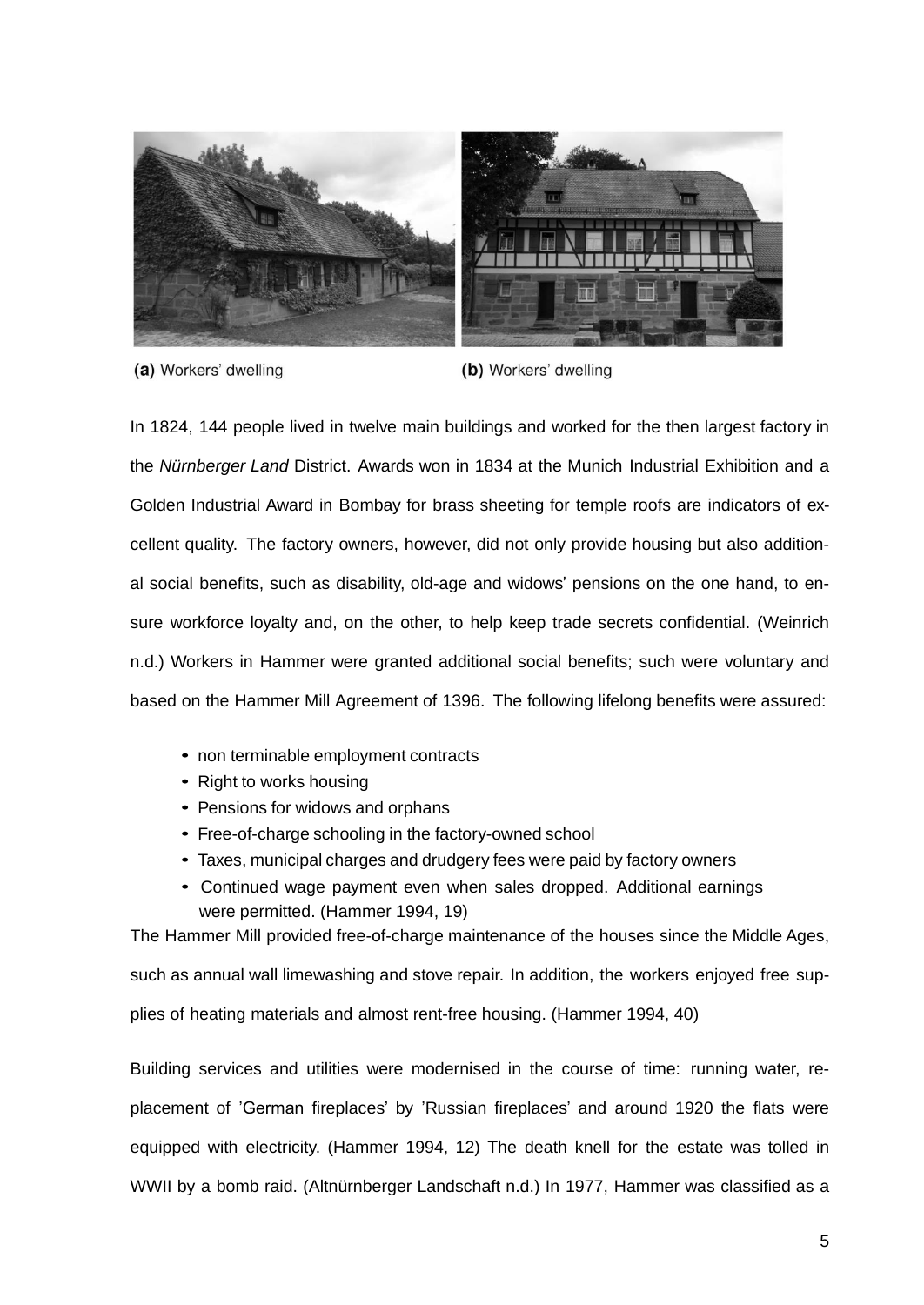historical monument. The residential buildings were refurbished between 1982 and 1985 (Hammer 1994, 15) and some are still inhabited.(Riebe n.d.)

### <span id="page-5-0"></span>**2.2 1844 Eisenheim Oberhausen**

Founded by three ironworks merged under the name of 'Hüttengewerkschaft und Handlung Jacobi, Haniel und Huyssen' (later Gutehoffnungshütte) (Teves 2010), Eisenheim according to Grollmann was the first housing estate for workers in the Ruhr Area.(Grollmann 1996) The ironworks was extended in the 1830s, prompted by the then railway construction boom. (Morsch 1990) Then ironworks director Hermann Wilhelm Lueg planned in 1844 ´to build housing for 50 families on an eight-hectare property, half an hour away from the then city centre. Construction commenced in 1846 and in year 1 the first seven so-called foremen's houses and three two-storied semidetached houses were completed included another seven houses with so-called **cross floor plans** which provided a total of 24 flats. (Günter and Günter 1999, 33) Previously, the flats had been exclusively let to iron mill workers, now miners from Osterfeld colliery were accepted as tenants.

Phase 3 was characterised by a modification of the previous cross floor plan (Figure: Floor plans of the four phases). Hitherto, the access for two families had been on one side of the house. The new floor plan allowed for accessing each flat from a separate side of the building, i.e. the tenant had the feeling of living in their own home. (R. Günter 1996) Only one house of this type was built (1872) (Günter and Günter 1999, 33-34) but the new cross floor plan proved a successful concept that was adopted later in many housing estates (Günter and Günter 1999, 41).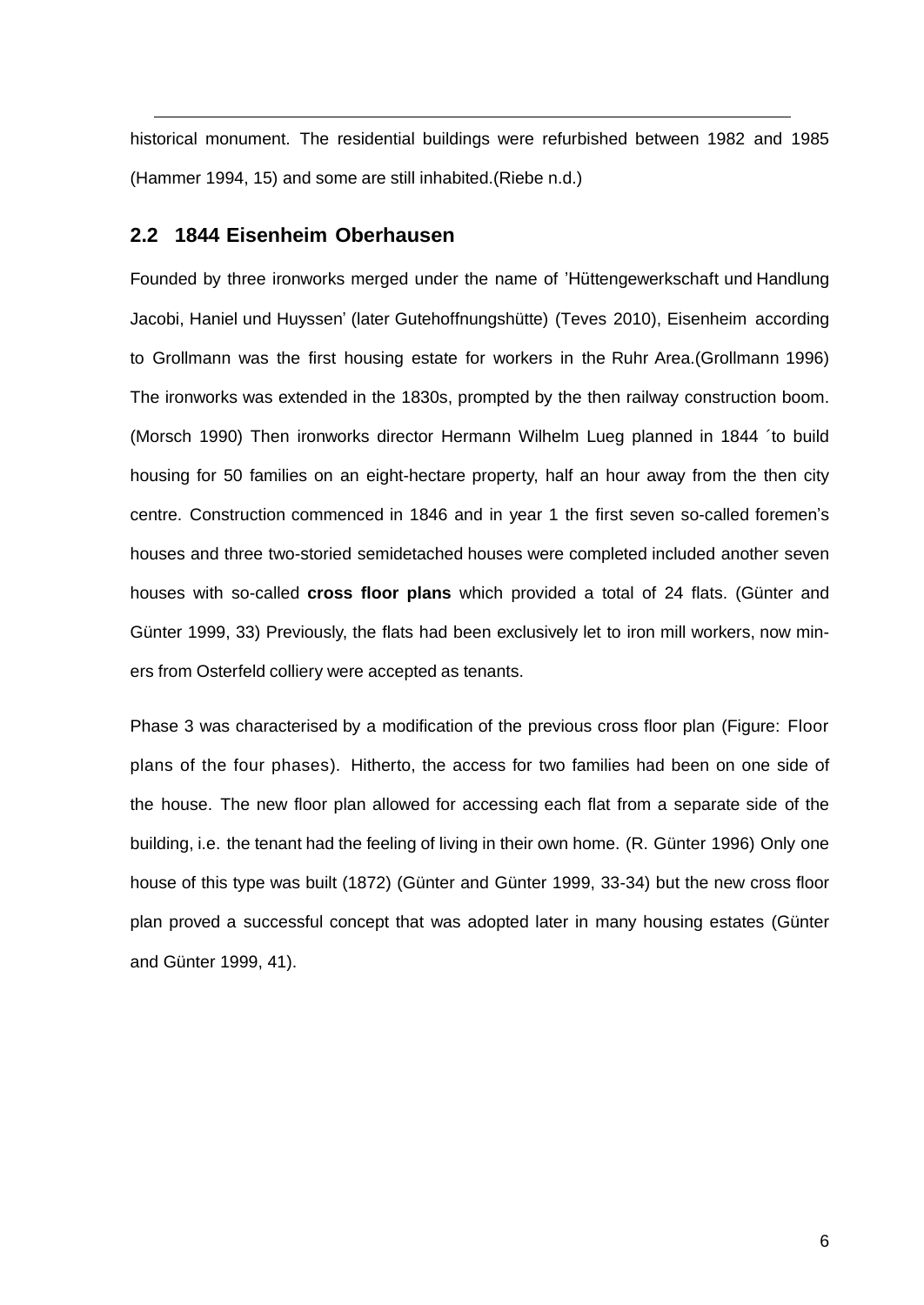

The housing estate was extended by 30 houses from 1897 to 1903. The last building was the kindergarten built in 1910. (Pamp n.d.) In the final built-out phase the housing estate comprised 51 buildings. (Morsch 1990, 17) Losses of two buildings in Fuldastreet suffered in WWI were compensated by a rebuilding scheme (costs per foreman's house more than 20.000 DEM) (Morsch 1990, 17) and eventually the housing estate of the colony 'Eisenheim' was listed in 1991. (Oberhausen 2005) The brisk growth in the region and continually increasing manpower demand sparked intensified construction of housing estates by large corporations in the Ruhr Area, according to Morsch (Morsch 1990), in order to tie several permanent staff to their firms. All in all, *Gutehoffnungshütte* built 14 housing estates which were sufficient to five to six per cent of the workforce. (Morsch 1990, 13-14) For Eisenheim, Lueg resolved to use a concept that originated in the Saarland **the premium house scheme**.

«Under this scheme, each miner was offered a premium of 25 to 40 thalers which, at costs of 400 thalers for a single-family house, amounted to six to ten per cent of the price. In addition, a loan between 100 and 150 thalers at four per cent interest was granted. Typical instalments amounted to one to two thalers for principal repayment and interest.»(Slota 2005)

Lueg advocated a combination of rental and employment contracts which resulted in a decisive advantage for the owners of housing estates, the industrialists. Workforce fluctua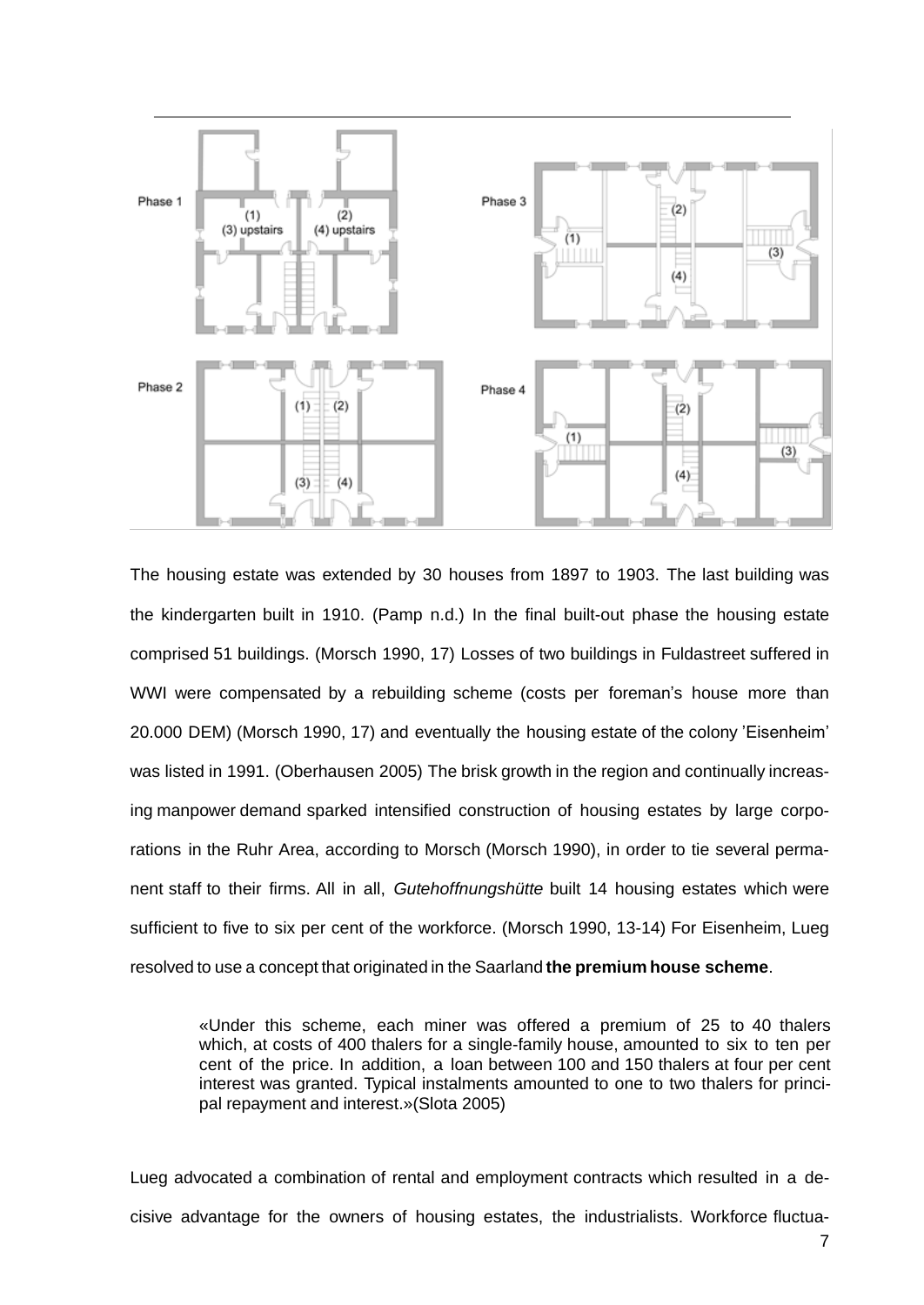tion rates, elsewhere as high as 120%, dropped to 7,5%. (Marjan and Rueß n.d.) The ownership structure has not changed much over the years, the houses were not privatised after WWII and are now managed by the trust agency *TreuHandStelle GmbH (THS GmbH).*(Maessen 1995)

#### <span id="page-7-0"></span>**2.3 1857 Kuchen Baden-Württemberg**

Baden-Württemberg boasts a distinctive housing estate named Kuchen, founded in 1857 by Arnold Staub, an industrialist and founder of the cotton industry in southern Germany. Staub commissioned architects Georg Morlock and Leonhard Zeugheer. Calvinism-influenced Staub interfered into all living spheres of workers with stringent rules. (B. Kuchen 2011) Beside provisions stipulating the duty of weekly «...sweeping with water», he also decreed a mutual six-week termination period, «however, any person that leaves work on his own and without cause (...) will forfeit his entitlement to the said termination period.» (Hubert Treiber 2005, 165-168)

The design by Georg Morlok provided for five flats, each flat came with a flower and vegetable garden. It was followed in 1862 by the so-called 'Lodging House' [*Kosthaus*] with a dining hall and flats and the 'Staircase House' [*Stiegenhaus*] with flats and a dining hall (till 1875) that was fitted with warming equipment. In 1863, another residential building with five flats was built at Neckarstr. 71. The ground floor accommodated flats and the first floor had rooms for single women, which earned the building the name 'Girls' Home [*Mädchenheim*]. A dwelling at Neckarstr. 64 was built in Swiss cottage style in the following year, as was a multipurpose building (Bleicherstr. 19) which provided apartments, a library, a kindergarten, on old people's home, a pharmacy, a reading room for men and an assembly room for single female workers. The frontage is fitted with arcades and the sides are bordered by two building wings. The housing estate was completed by a washing and bathhouse in 1869. The building included an apartment, a laundry with ironing room, an indoor swimming pool and a steam bath. (G. Kuchen n.d.)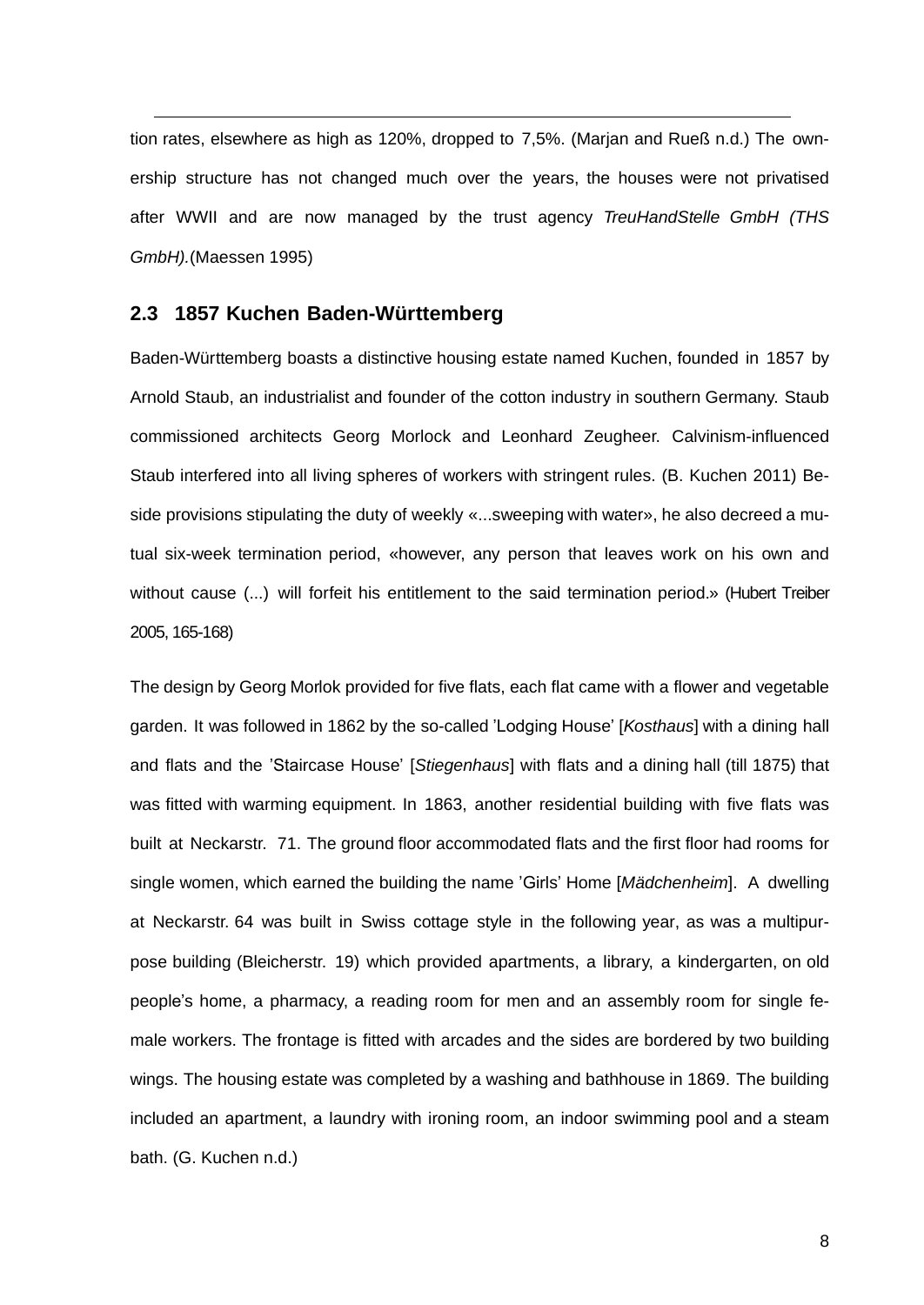

(a) Neckarstr. 71 - built in 1863(b) Neckarstr. 64 - built in(c) Bleicherstr. 19 - built in 1864 1864



(d) Bleicherstr. 19 backside - (e) Neckarstr. 68 - built in 1869 (f) Bleicherstr. 17 - built in built in 1864 1886/87

*Süddeutsche Baumwolle-Industrie AG* Kuchen went bankrupt in 1983 and the property was bought by the municipality. Four years later, the workers' housing estate was included into the State Refurbishment Program Baden-Württemberg under which 27 flats were modernised to meet current standards. Also various conversion projects were executed, e.g. at the buildings Neckarstraße 68 that had been originally used as a washing and bathhouse and later as a festival hall. 2,7 million DEM were spent on converting it into a kindergarten and an apartment. Disused factory buildings were demolished and made way for re-development schemes.(G. Kuchen n.d.)

## <span id="page-8-0"></span>**2.4 1868 Colonie Stahlhausen Bochum**

Another important housing estate is situated in Bochum. The so-called Colonie Stahlhausen, founded in 1868 by Jacob Mayer and Eduard Kühne for the workers of the cast-steel factory '*Gussstahlfabrik* Mayer'. Residents were offered residential buildings but also a church, a kindergarten, a girls' school, a dining hall and a guest house. The first 30 houses were built from 1868 to 1872, the housing estate was enlarged to 400 flats in the following two years. At the beginning of the 20th century, the buildings were modernised to meet then contemporary standards and embellished which reflected increased demands to such flats.(Hedrix and Oberbürgermeisterin 2009)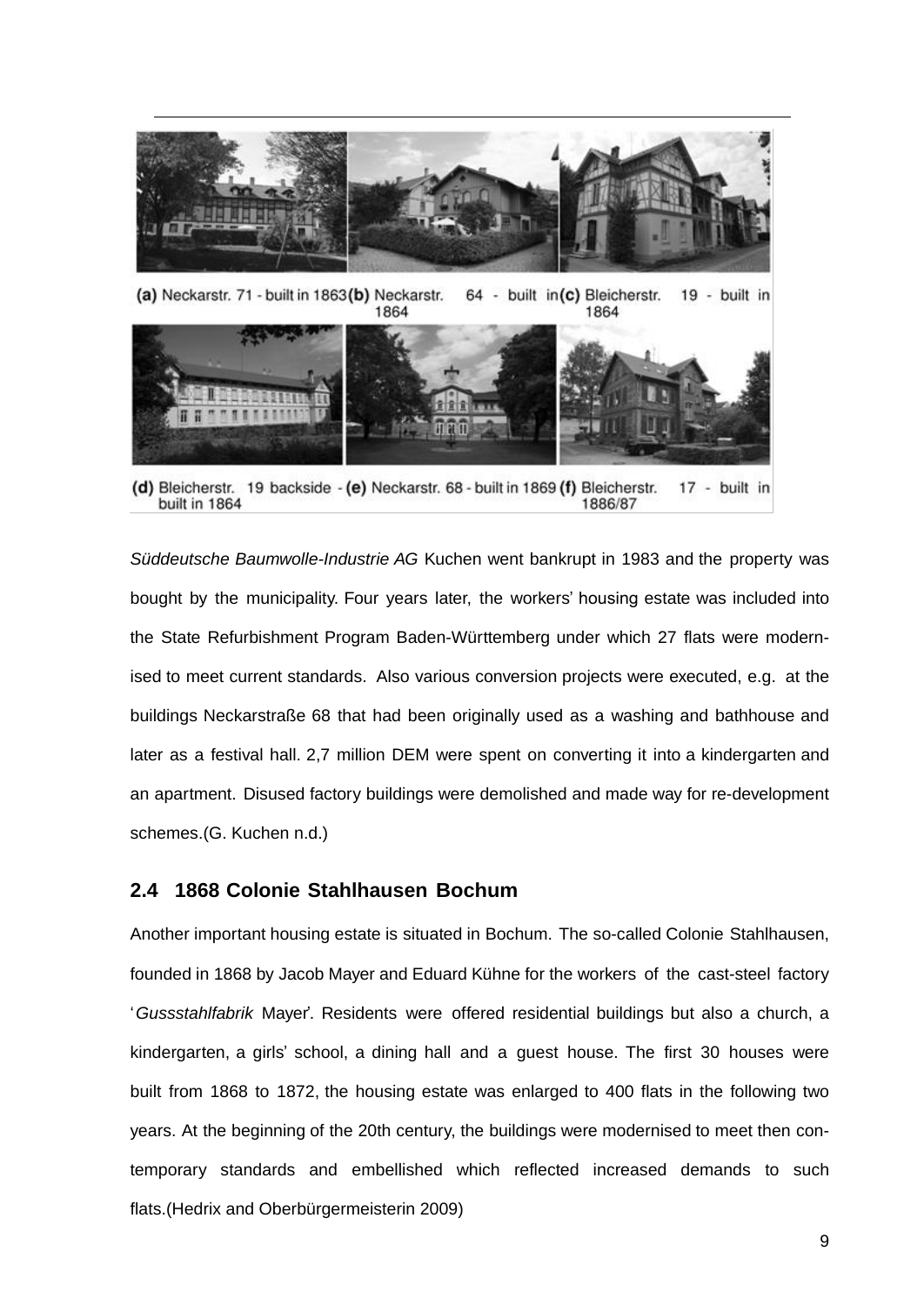The buildings in this housing estate were erected in the so-called *Mühlhausener type*. This type uses a cross floor plan and the four flats in such buildings have separate entrances. Thus, neighbourhood conflicts could be minimised and, as a further advantage, families could be better isolated in cases of contagious diseases. The entryway situation at the front is identical to that at the rear. The front and rear sides have two entrances each. War-destroyed buildings were replaced after WWII by functional new-builds. (Kröck, et al. 2011) The housing estate is still inhabited and in private ownership. (Industriekultur n.d.) When rumours started that the housing estate was to be listed, several residents became active and re-painted various building sections for fear that this would later be impossible. (Weeke n.d.) A kindergarten is still operated on the premises.

#### <span id="page-9-0"></span>**2.5 1872** *Union Vorstadt* **Dortmund**

Another housing estate that was completely demolished is *Union-Vorstadt* in Dortmund. In 1872, the ironworks *Hüttenwerke Union* had 34 houses with 120 flats, one school, grocery store and a market garden near the river port.(Kastorff-Viehmann 1989, 109) The predominantly two-storied buildings with two to three-room flats on 30 sqm to 50 sqm were deemed by the builder-owners to be a model housing estate.(Winter 1991, 26-29) The housing estate in the river port district was severely damaged during air raids in WWII. In 1960 it was decided to knock down the housing estate to clear the land plots for use by the port. Today, the property accommodates warehousing facilities of a logistics company and is not accessible to the public. Today, the only reference to the Union-Vorstadt housing estate is an information board.

#### <span id="page-9-1"></span>**2.6 1899** *Kolonie* **Zeilsheim**

*Farbwerke* Höchst commissioned construction of *Kolonie* [Colony] Zeilsheim in 1899. Their inhouse architect Heinrich Kutt designed 456 apartments. Single and two-family houses provide to each family a garden with 250 sqm and a barn for self-sufficiency. Floor spaces were sized as follows: Single-family homes 45,6 sqm. (Christ 1993, 20) There were two different floor plan variants for two-family homes: 51,4 sqm or 68 sqm per dwelling unit. A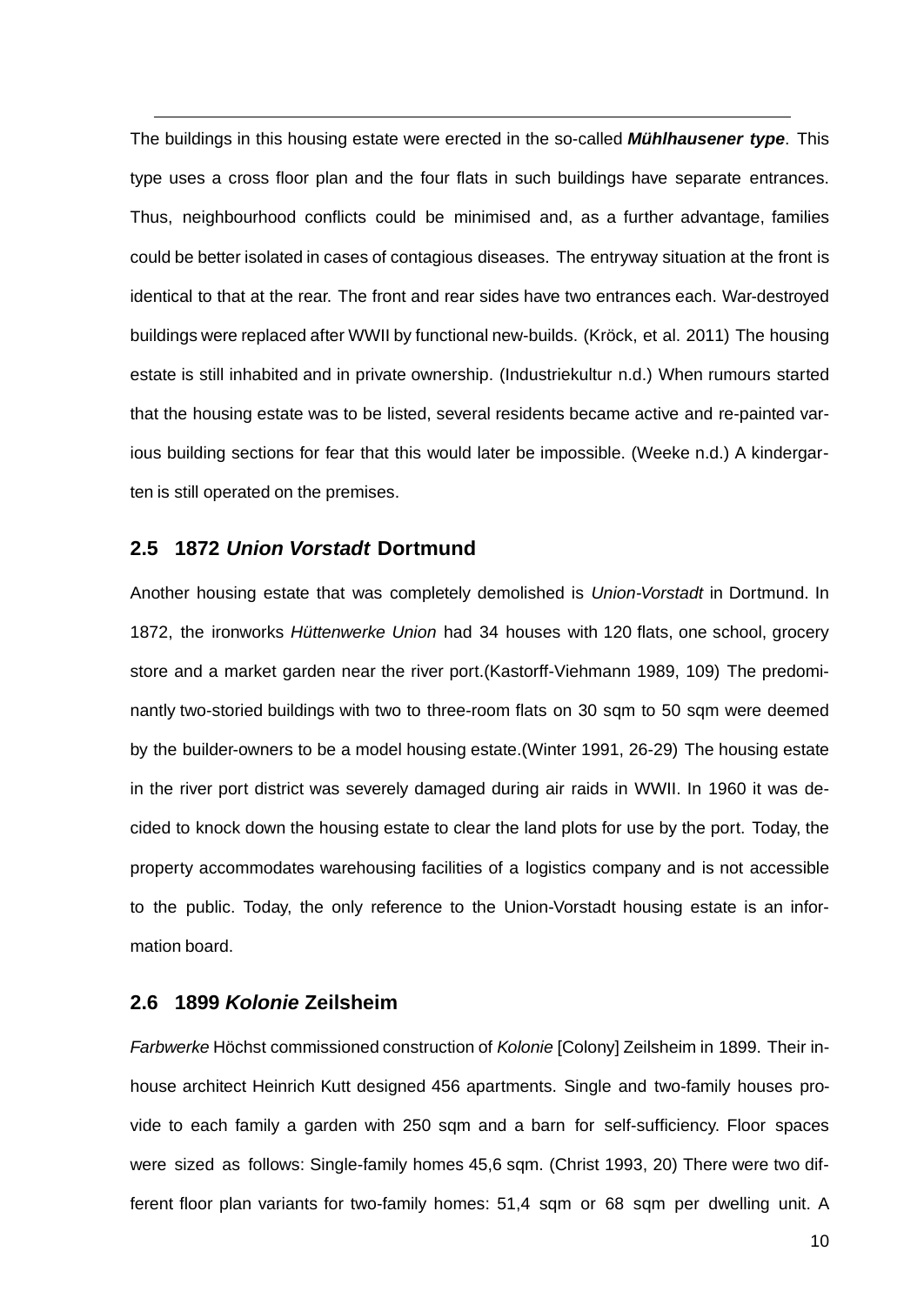church was built in 1912 next to Käthe Kollwitz School (built in 1902) at the western edge of the housing estate. The housing estate is listed and was privatised in the 1990s.(Unknown n.d.)



## <span id="page-10-0"></span>**2.7 1908** *Gartenstadt* **Hellerau Dresden**

The garden city concept was also adopted in Germany. Furniture manufacturer Karl Schmidt had the Housing Estate Hellerau (original name: *'Au am Heller'*) designed for the *Deutsche Werkstätten* north of Dresden in 1908. (Hellerau n.d.) Architect Richard Riemerschmid planned workshops and the housing estate with associated communal buildings, practices, shops, a washing and bathhouse, a school and a school student boarding house and a home for single staff members. In 1911/2, a festival hall complemented the housing estate. (Hellerau n.d.) By 1913, 345 small dwellings were built and accommodated 400 families.

The terraced houses were managed by a cooperative building society which pre-empted property speculations by stipulating that the real property was not for sale and having an unchanging value. WWI brought about a change and the cooperative was forced by financial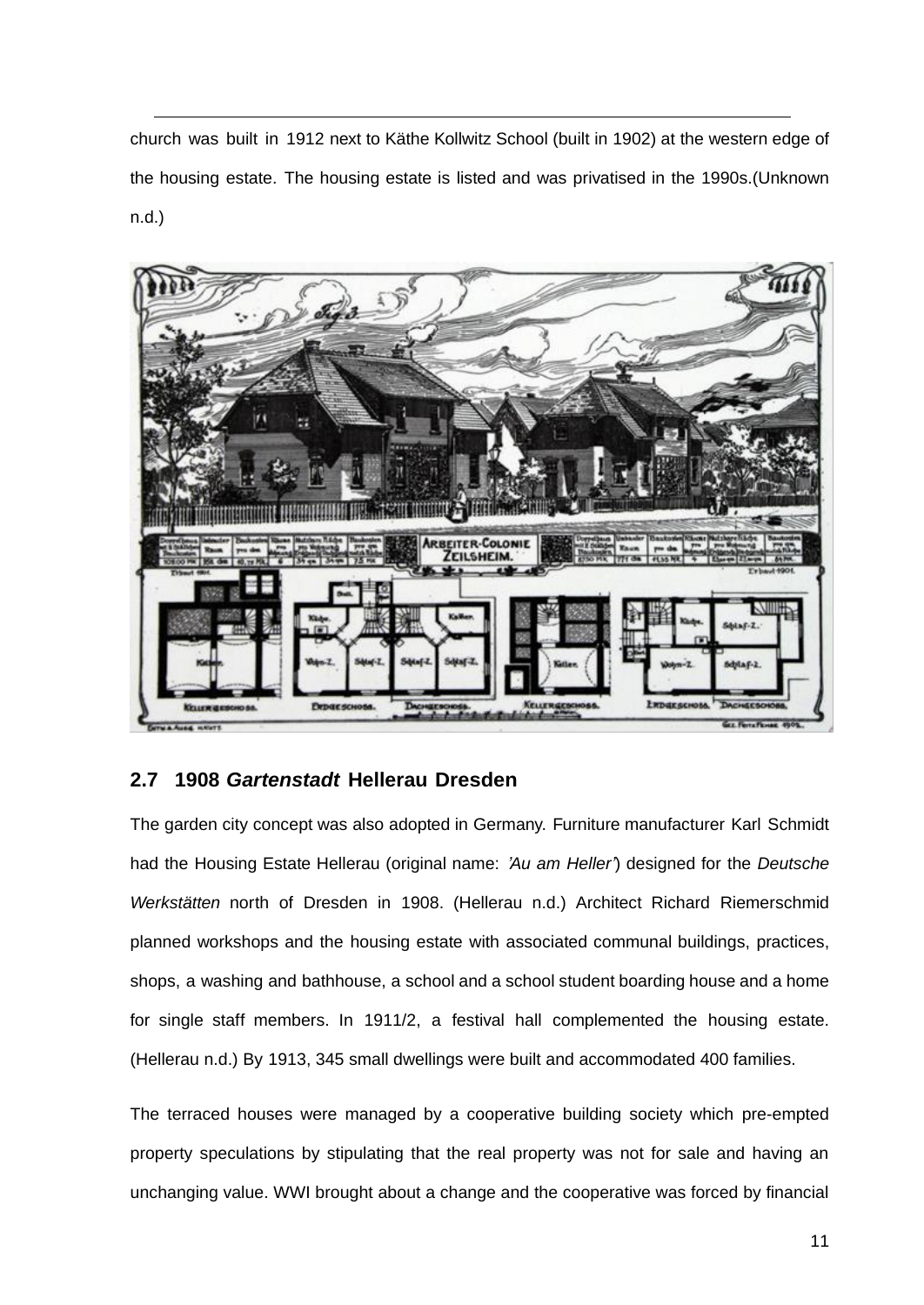difficulties to sell off 336 small flats to private parties. Subsequently, the housing estate was extended by several buildings. Garden City Hellerau is currently preparing an application for inscription onto the UNESCO World Heritage List. (Miersch n.d.)

### <span id="page-11-0"></span>**2.8 1909 Teutoburgia Herne**

The housing estate Teutoburgia is located in the Börning borough of Herne. It belonged to the Teutoburgia colliery, was founded in 1909 and extended by new-builds until 1929. The underlying idea for its design was the garden city concept. 1.400 residents lived on 21,4 hectares in 136 buildings with 495 dwelling units. (unknown 2002, 228) Various facade and roof designs provided for a diversified outer appearance of the buildings. (Pirke 1998, 29) The original owners, *Vereinigte Stahlwerke AG*, were replaced in 1954 by the newly founded *Vereinigte Elektrizitäts and Bergwerks-Aktiengesellschaft* (VEBA AG). (Herne n.d.) In 1962, the housing estate was modernised and, in the course of road redevelopment, was fitted with a sewerage system and street lighting. Several residents refashioned their houses in the post-WWII period so that the uniform appearance was somewhat lost. All-out refurbishment of the housing estate was initiated in 1980 by the new owners, *Veba Wohnen AG*. In 1989, the estate was included into the program of the International Building Exhibition (IBA) *Emscher Park* and at the same time the *'Teutohof'*, built from 1918 to 1919, was listed. This sharpened the focus in heritage management aspects: All external building surfaces were re-built to their original conditions with exemplary involvement of the respective tenants. (Pirke 1998)

#### <span id="page-11-1"></span>**2.9 1910** *Siedlung* **Margarethenhöhe Essen**

Essen is home to another outstanding example of housing estate construction: It is not a classical workers' housing estate but housing built by a foundation the Housing Estate Margarethenhöhe. Margarethe Krupp Foundation, established by Margarethe Krupp in 1906, funded the construction project. (Krupp-Stiftung n.d.) Design and construction work was performed from 1910 to 1917 under architect and urban planner Georg Metzendorf. The housing estate was oriented on the garden city design principles and, although not organised as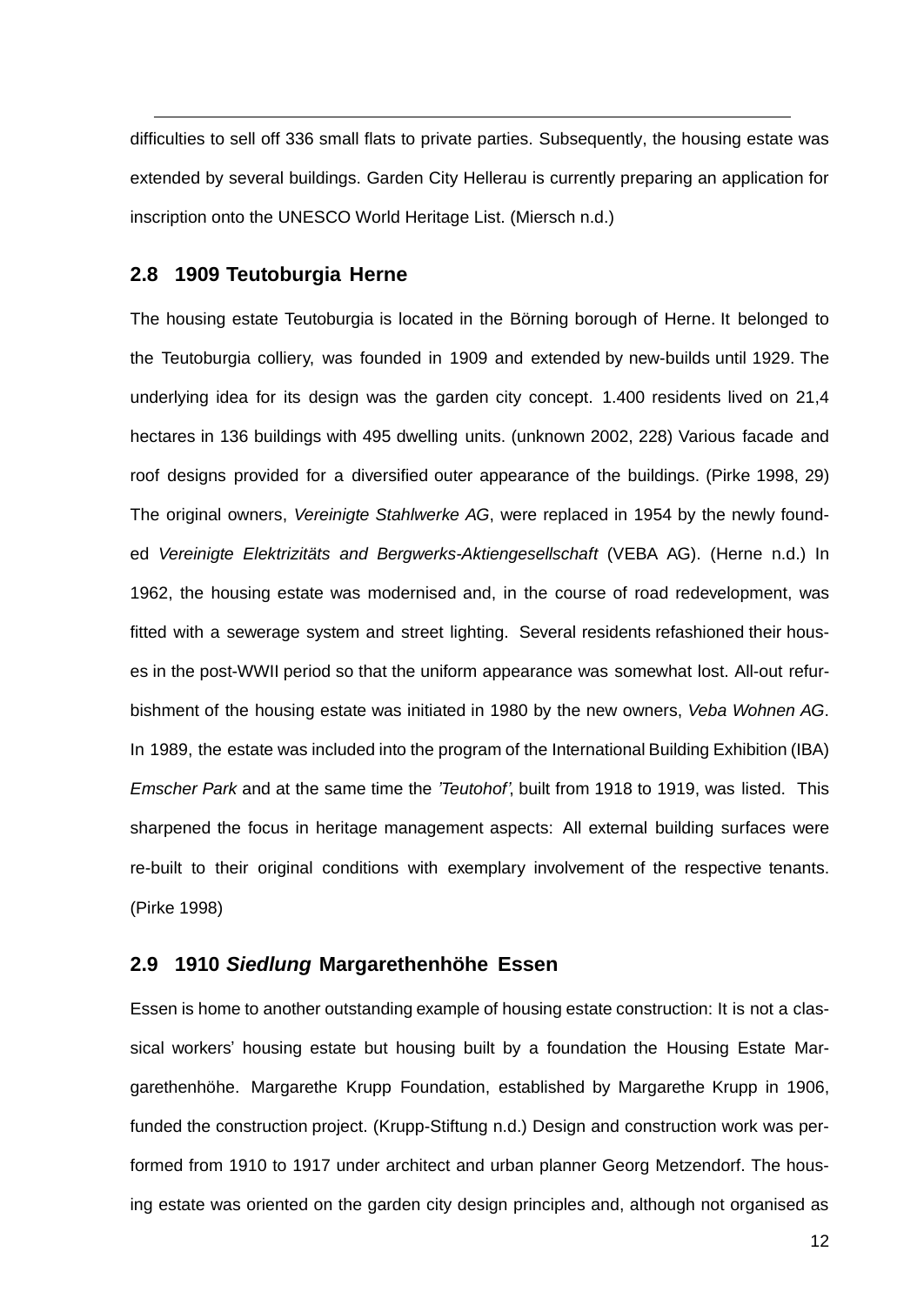a cooperative, was officially recognised by the German Garden City Society (Reinborn 1996, 45-46). Another novelty was the fact that, in contrast to previous housing estate projects, Krupp also provided dwellings for senior staff, civil servants and members of the middle classes, i.e. the flats were not exclusively let to workers and employees in Krupp factories and their families.

The current situation can be described like this: 65 ha, 8.000 residents in 3.091 dwelling units, of that: 1.423 old buildings and 1.668 new-builds (post-1948). There are 1,5-room to 5,5-room flats, two restaurants and one hotel, 63 other commercial units, two community centres for senior citizens, a Protestant and a Roman Catholic church, two kindergartens, a school, a sports facility and a senior citizens' home with nursing care ward. The Margarethe Krupp Foundation is still in charge of letting and managing all related properties. (Krupp-Stiftung n.d.)

Detached gable-fronted houses were built in construction phase 1 in 1910/1 (notably along *Steile Straße*), in den the following phases Metzendorf combined dwelling units into rows of houses that were loosened up by varying distances from roadways. One special feature was the well thought-out arrangement of the cooking stove at the centre of the floor plan in order to heat all rooms in an apartment through vertical ventilation ducts. In addition, there were sculleries provided to ease more convenient use of dining kitchens.(Rheinische Industriekultur n.d.)

#### <span id="page-12-0"></span>**2.10 1922** *Siemensstadt* **Berlin**

One of the most significant later-period housing estates is Siemensstadt in Berlin. On 1 August 1899, the still existing Siemens cable factory at Rohrdammbrücke began operations. The most important task for Siemens was to provide for the housing estate close access to public transport (Hengsbach 1974, 7) because already in 1900, Siemens had a workforce of 1.200 staff. The housing estate was developed in three phases: The first housing estate, where Siemens acted as builder-owner, was built between 1922 and 1932. *SiWoGe*, a housing society founded on 11 July 1919, had 530 dwelling units constructed in four build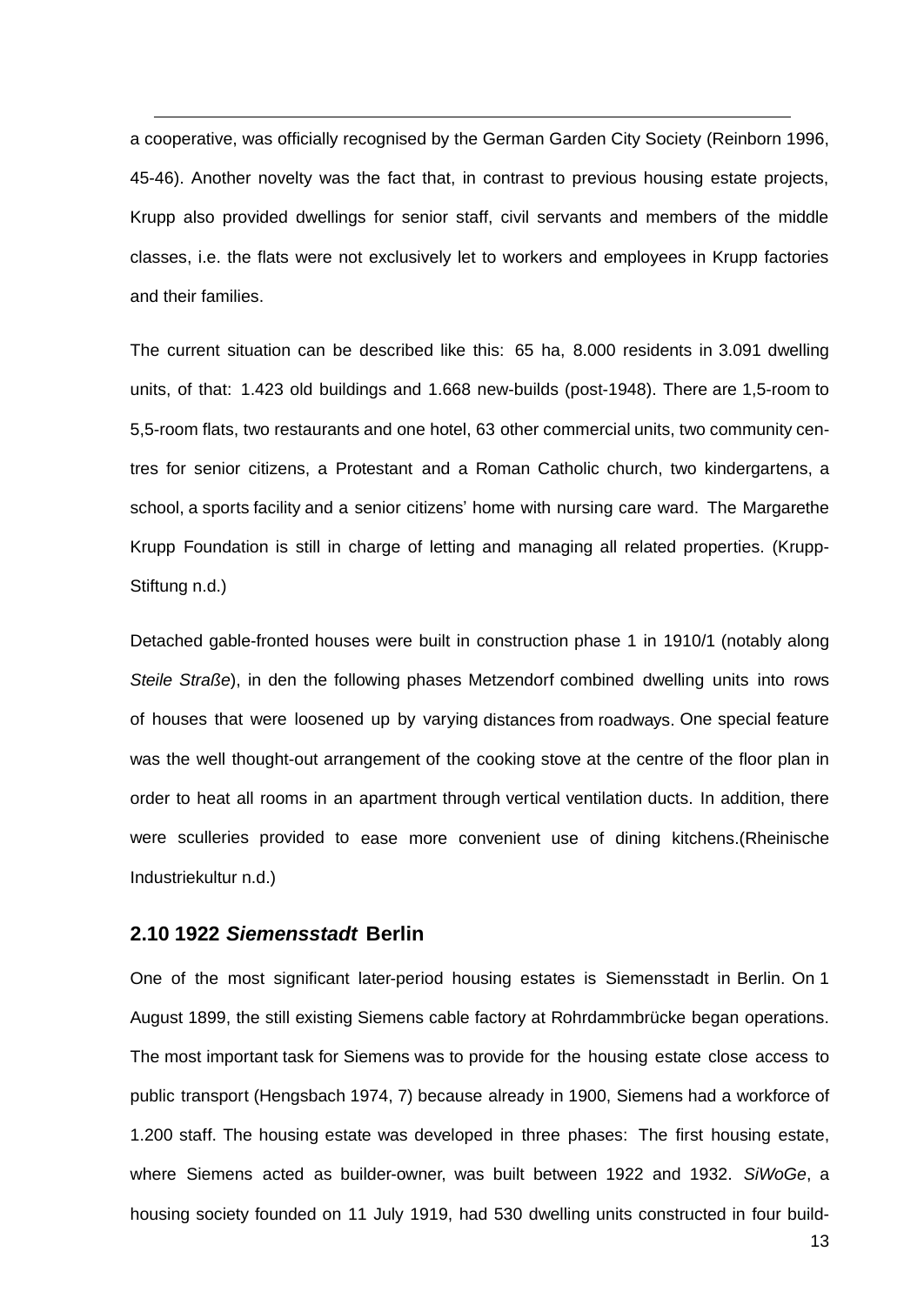out phases under lead architect Hans Hertlein.(Ribbe 1985, 193) The houses contained comfortable flats appointed with stove heating, bathrooms, balconies and gardens. Beside Siemens subsidiaries, also the Municipality of Spandau was an original shareholder. Previously, Siemens had funded housing projects but never acted as builder-owner. (Hengsbach 1974, 11,36) Siemensstadt, or Siemens Housing Estate, is located between Rohrdamm to the west and I+m Heidwinkel to the east, and to the north is bordered by Harriesstraße and to the south by Dihlmannstraße. The first construction phased included erection of two and threestoried blocks of flats at Rohrdamm and single and double-storied multi-family terraced houses, including a market square along Rapsstraße (1922 to 1925).The second phase (1926/7) comprised construction two large tree-storied terraced house blocks and further terraced houses to the north of Rapsstraße. In 1928-1930, phase 3 included construction of four three-storied terraced houses in Rieppelstraße and rural one to three-storied estate houses. The residents had a total of ten shops available. Until well into the 1980s, exclusively employees of Siemens and their families lived in the *Siemensstadt* flats. Construction phase 4 (1931/2) comprised building of single and multi-family houses for rental purposes. Buildings for senior managers were built after phase 4 between 1932 and 1934. The 120 houses that were built under this scheme were based on ten floor plan variants and various floor plan sizes. This housing estate was called 'Siemens Home-owners' Estate' [*Eigenheimsiedlung*] and denotes the ownership structure that was not connected to Siemensstadt. (Bienek 1992, 81-83) In 1995, both housing estates, *Siemensstadt* and *Siemens*-*Eigenheimsiedlung*, were listed.

#### <span id="page-13-0"></span>**2.11 1951 Eisenhüttenstadt**

The 'Socialist Unity Party of Germanys' in the German Democratic Republic (GDR) resolved at its 3rd party congress in 1950 to construct an iron and steel works, its location was determined on 17 August 1950. In 1950 and 1951 there were the foundation stone laying ceremonies for the blast furnaces and the first residential complexes. Original planning provided for 30.000 residents, the town was extended to seven residential areas until 1984.

14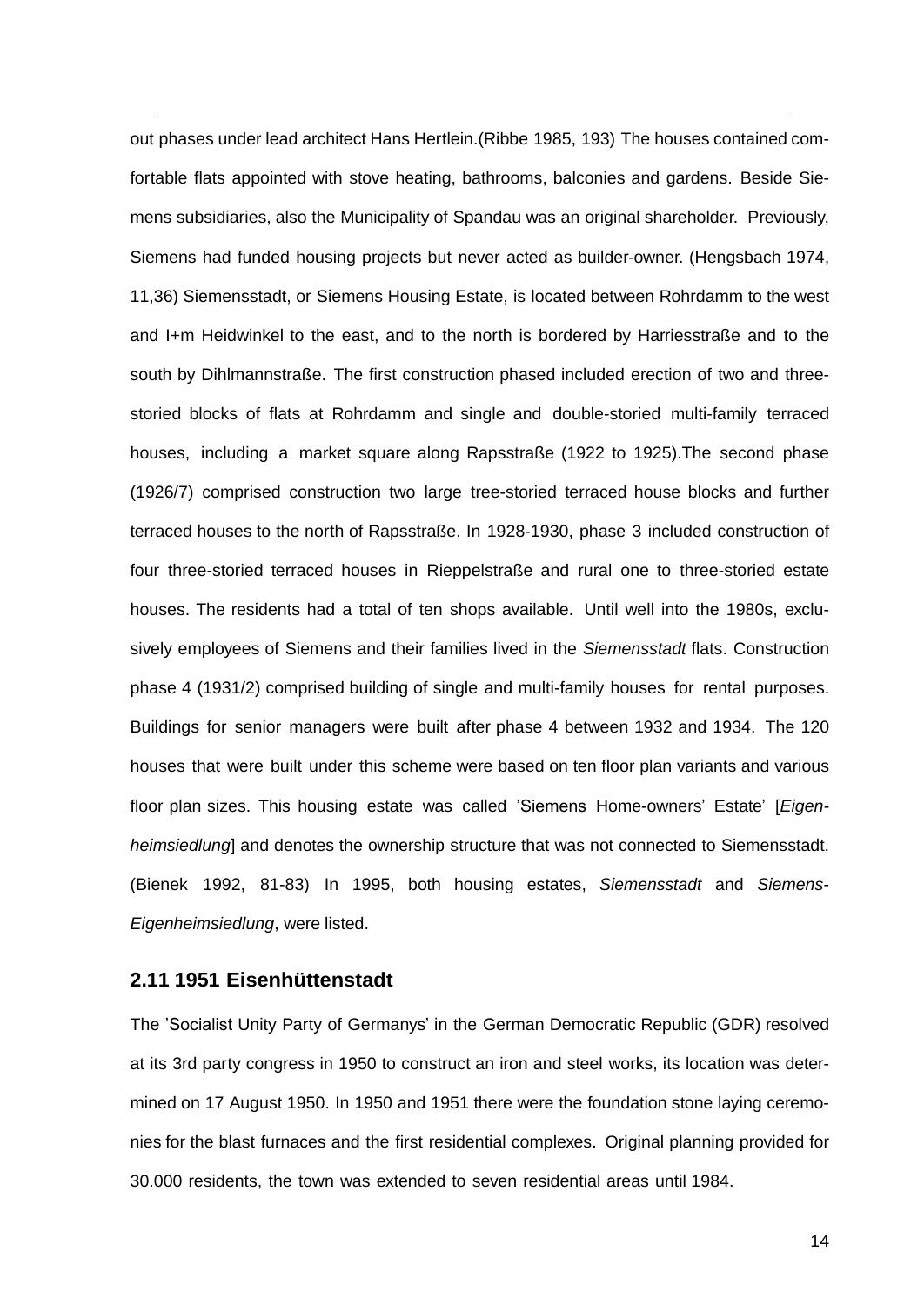The following seven residential complexes (WK) were built:

**WK I 1951:** Plain residential buildings were constructed in open linear and terraced style

**WK II 1953 - 54:** Residential buildings arranged as enclosed perimeter block housing

**WK III 1955:** Modelled on WK II, larger courtyards

**WK IV 1958 - 61:** Additional buildings of same type in courtyards to increase population density

**WK V 1959 - 64:** Extension of the residential development to 50.000 residents, in large-sized block construction

**WK VI & WK VII 1965 & 1979 1985:** More residential buildings in linear arrangement.

Since 2003, predominantly buildings in WK VII have been demolished. (Eisenhüttenstadt

2009) Complexes I - IV are listed.



(a) Building in WKII

(b) School



(c) Restaurant 'Aktivist'



(e) Supermarket



(d) Hospital



(f) Building WKIII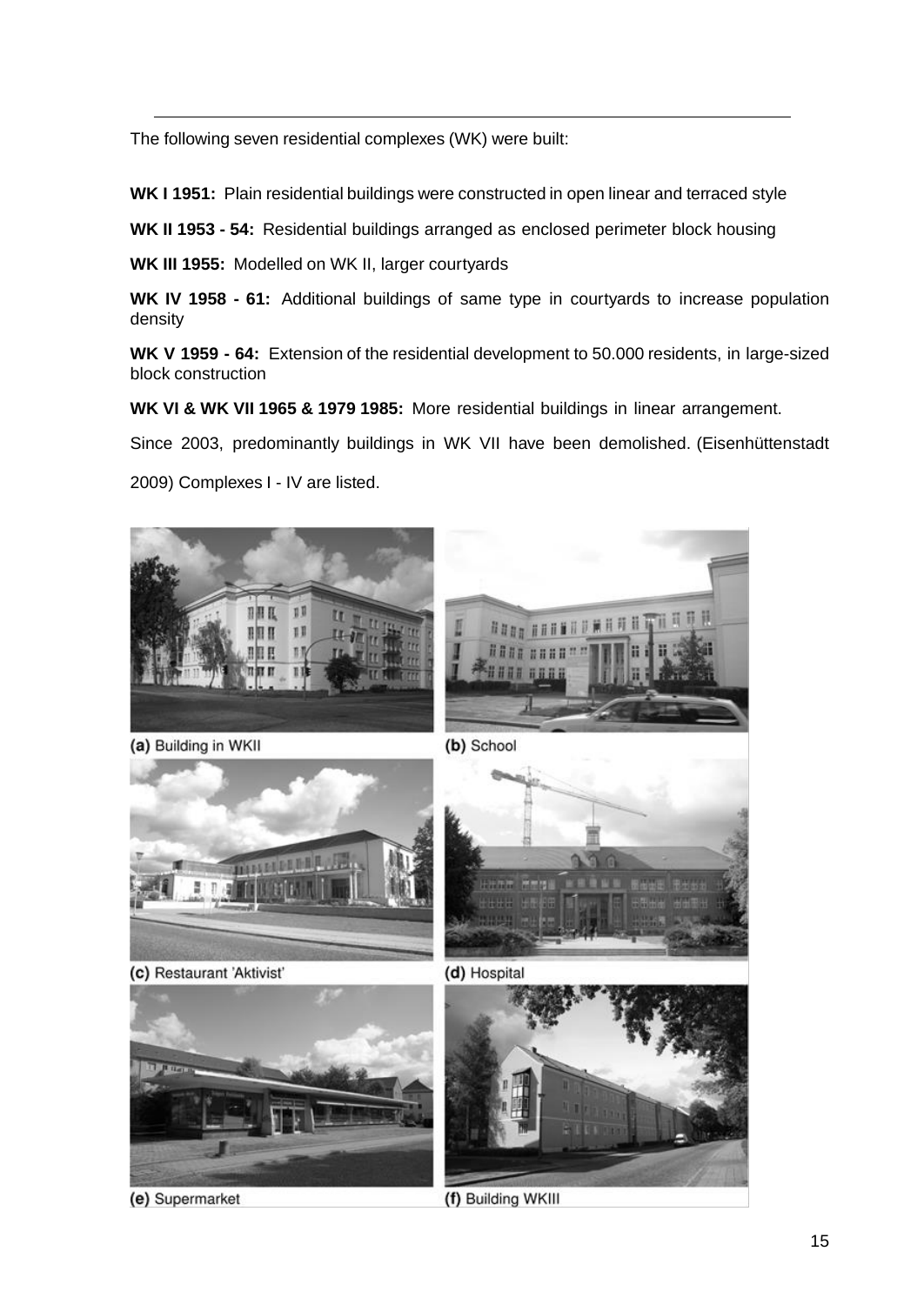#### <span id="page-15-0"></span>**2.12 1963** *Neue Stadt* **Wulfen Barkenberg**

Mining sites relocated to the north and in Wulfen the first shaft thinking operation for Wulfen colliery was made in 1958. The miners were to be accommodated in a housing estate modelled on the garden city concept. An international urban development competition was initiated which was won by Berlin-based architect Prof. Fritz Eggling in 1961. The general parameters were as follows: (Weiß n.d.)

- *•* Anticipated number of residents in 1990: 60.000
- *•* Commercial areas for 'complementing operations and businesses'
- *•* Observance of natural surroundings
- *•* Complete infrastructure, public amenities, commercial areas.

A housing estate with a high percentage of green space coverage was built, a ring road encircles the housing estate, traffic right of way is left before right. Separate footpaths and bicycle trails are provided.

Various housing types were designed and built: *Finnstadt, Metastadt* and *Habiflex* are salient examples. A highly flexible floor plan arrangement as to be enabled, interior walls can be moved with little effort(Schmidt, Barkenberg am See 2012). The *Metastadt* was demolished in 1987 after structural defects were found; including water penetration and defective insulation. (Herbert Wiethoff Immobilien n.d.) Two-storied terraced houses were the most built type. The colliery failed to achieve the envisaged coal outputs, hence, extension of the housing estate was shelved and the oversupply of floor space even led to demolition of several buildings.(Schmidt n.d.) An urban redevelopment program (2006-13) will invest 11,4 million EUR in public and another 7 million EUR in private funding in order to adapt the new town to the current housing demand.(Bauckhorn n.d.)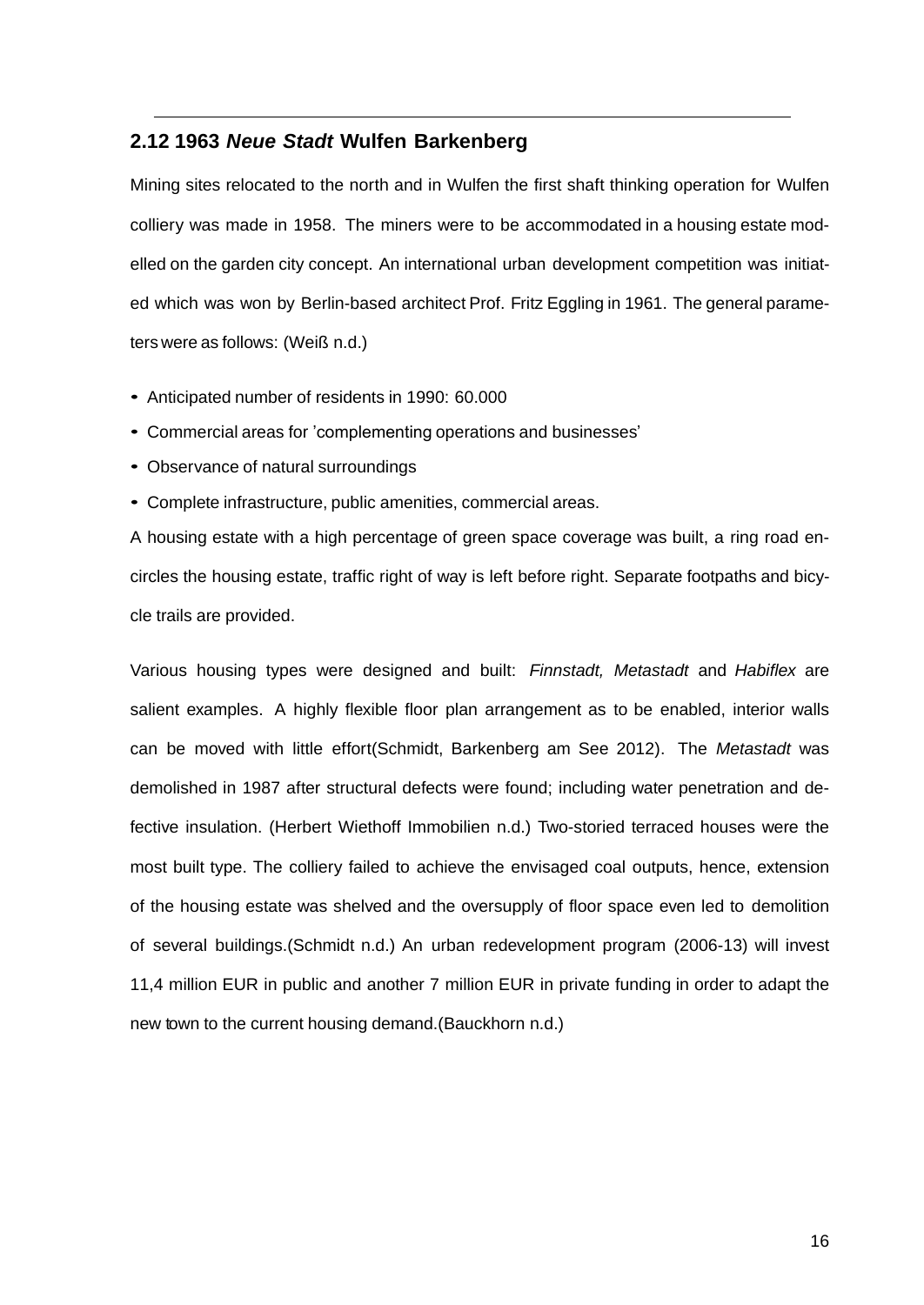## <span id="page-16-0"></span>**3 References**

Altnürnberger Landschaft, e.V. *Herrensitze Industriegut Hammer.* http://www.herrensitze.com/hammer.html.

Bauckhorn, Lisa. *Stadtumbau Barkenberg.* http://stadtumbaubarkenberg.de/html/5\_1\_3\_stadtumbau\_wulfen-barkenberg.html (accessed September 12, 2012).

Bienek, Karl H.P. *Wohnen in Siemensstadt.* Berlin: ERS-Verlag, 1992.

Christ, Bernd. *Zeilsheim wie es damals war.* Frankfurt: Mabodruck GmbH, 1993.

Eisenhüttenstadt, Stadt. *Gesamtstädtisches Stadtumbaukonzept - Veränderte Rahmenbedingungen.* 2009. http://www.eisenhuettenstadt.de/index.php?mnr=4&su1=8 (accessed September 19, 2012).

Grollmann, Dorit. *Eisenheim. Die älteste Arbeitersiedlung im Ruhrgebiet macht Geschichte.* Vol. 12, in *"... für tüchtige Meister und Arbeiter rechter Art"*. Landschaftsverband Rheinland Reheinisches Industriemuseum Schriften. 12, 1996.

Günter, Janne, and Roland Günter. *"Sprechende Straßen" in Eisenheim: Konzepte und Texte sämtlicher Tafeln in der ältesten Siedlung (1846/1901) im Ruhrgebiet.* Essen: Klartext, 1999.

Günter, Roland. "Projekt Sprechende Straßen." *Projekt Sprechende Straßen - Wohnungs-Reform: Der geniale Kreuzgrundriss.* 1996.

Hammer, Unknown. *Leben und Arbeiten im Fabrikgut Hammer.* Edited by Christian Koch. Nürnberg: Tümmels, 1994.

Hedrix, Jens, and Die Oberbürgermeisterin. "Karteikarte: A646 page 3." *Denkmalliste der Stadt Bochum.* 2009.

Hellerau, Festspielhaus. *Festspielhaus Hellerau.* http://www.festspielhaus-hellerau.com (accessed September 14, 2012).

Hengsbach, Arne. *Die Siemensstadt im Grünen.* Berlin : Siemens-AG, 1974.

Henning, Friedrich-Wilhelm. *{Die Industrialisierung in Deutschland 1800 bis 1914}.* Paderborn, 1973.

Herbert Wiethoff Immobilien, GmbH. *Wulfen-Barkenberg - Immobilien.* http://www.immobilien-wiethoff.com/cms/dorsten/stadtteile/wulfen-barkenberg.html (accessed September 18, 2012).

Herne, Stadt. *Die Entstehung von Teutoburgia.* http://www.herne.de/kommunen/herne/ttw.nsf/id/de\_entstehung (accessed September 14, 2012).

Hubert Treiber, Heinz Steinert. *Die Fabrikation des zuverlässigen Menschen - Über die "Wahlverwandtschaft" von Kloster- und Fabrikdisziplin.* 2005.

Industriekultur, Route. *Siedlung Stahlhausen.* http://www.routeindustriekultur.de/themenrouten/08-erzbahn-emscherbruch/siedlung-stahlhausen.html (accessed July 16, 2012).

Kastorff-Viehmann, Renate. "Die Geschichte der Nordstadt als Wohnstadt." In *Nordstadtbilder*, by Stadt Dortmund. Essen: Klartext Verlag, 1989.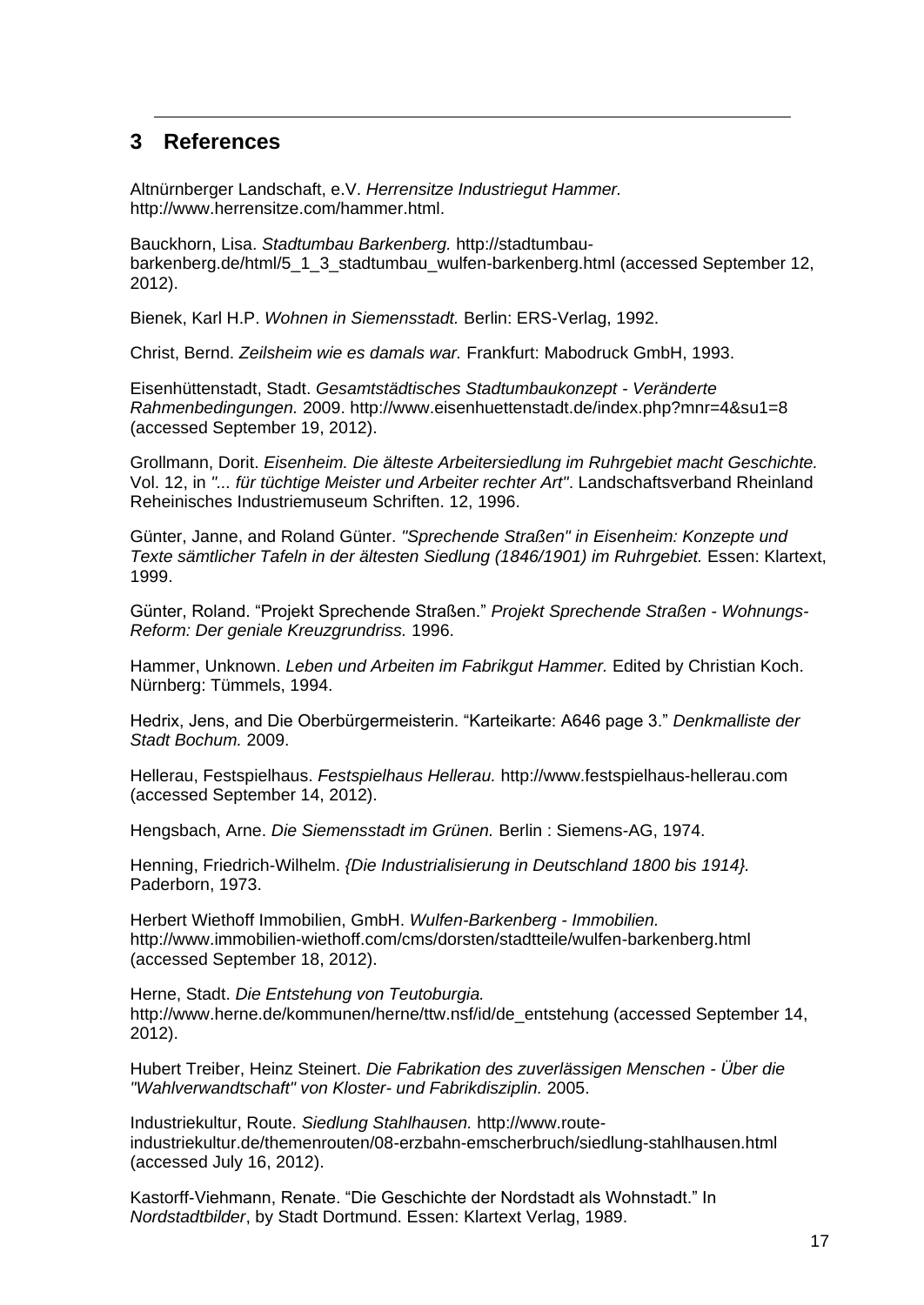—. *Wohnungsbau für Arbeiter: das Beispiel Ruhrgebiet bis 1914.* Aachen: Klenkes, 1981.

Kiesewetter, Hubert. *Industrielle Revolution in Deutschland 1815 - 1914.* Frankfurt am Main, 1989.

Kröck, Eckart, Jens Hendrix, Wolfgang Otto, and Bernhard Ciolek. *Denkmalbereich "Siedlung Stahlhausen" in Bochum Gutachten zum Denkmalwert gem. DSCHG NRW §§5.2 und 22.3.* Bochum: Stadt Bochum, 2011.

Krupp-Stiftung, Margarethe. *Margarethe Krupp Stiftung.* http://www.margarethe-kruppstiftung.de/ (accessed August 13, 2012).

Kuchen, Bürgermeisteramt. "Historische Arbeitersiedlung." *Informationsblatt Historische Arbeitersiedlung.* Edited by Gemeinde Kuchen. Kuchen, 2011.

Kuchen, Gemeinde. *Arbeitersiedlung Kuchen.* Edited by Gemeinde Kuchen. http://www.kuchen.de/arbeitersiedlung.html (accessed September 13, 2012).

—. "Historische Arbeitersiedlung in Kuchen." Marktplatz 11, 73329 Kuchen.

Maessen, H. *... Und dann kommst du nach Hause: Geschichte(n) vom Wohnen und Leben im Revier: 75 Jahre THS, eine Epoche von 1920 bis 1995.* Edited by Treuhandstelle für Bergmannswohnstätten im Rheinisch-Westfälischen Steinkohlenbezirk (Essen). Berg-Verlag, 1995.

Marjan, Katja, and Annette Rueß. *Eisenheim 2 - sprechende Straßen.* http://www.pott2null.de/cms/a217.det.Eisenheim\_2.htm (accessed August 13, 2012).

Miersch, Dr. Uwe. *Hellerau.* http://www.dresden-und-sachsen.de/dresden/hellerau.htm (accessed August 02, 2012).

Morsch, Günter. "Die älteste Arbeitersiedlung im Ruhrgebiet." Chap. {Die älteste Arbeitersiedllung im Ruhrgebiet} in *Wanderwege zur Industriegeschichte*, by Rheinisches Industriemuseum Landschaftsverband Rheinland. Köln: Rheinland- Verlag, 1990.

Oberhausen, Stadt. *Sehenswürdigkeiten / Arbeitersiedlung Eisenheim.* 2005. http://www.oberhausen.de/DC74F173ADA945798A181130FAAE1E6B.php (accessed August 12, 2012).

Pamp, Fritz. *Siedlung Eisenheim.* http://www.oberhausenosterfeld.de/index.php/osterfeld/ghh-wohnkolonien/siedlung-eisenheim.html (accessed July 18, 2012).

Pirke, Klaus. *"Ohne Drähte läuft da sowieso nichts..." Mieterinteressen und Partizipation in der Erneuerung denkmalwerter Arbeitersiedlungen im Ruhrgebiet.* Vol. 1, in *Materialien zur Raumordnung*, 108. Bochum: Geograph. Inst. der Ruhr-Univ., 1998.

Reinborn, Dietmar. *Städtebau im 19. und 20. Jahrhundert.* Stuttgart: Verlag W. Kohlhammer, 1996.

Rheinische Industriekultur, e.V. *Siedlung Margarethenhoehe.* http://www.rheinischeindustriekultur.de/objekte/Essen/siedlMargarethen/margarethenhoehe (accessed September 18, 2012).

Ribbe, Wolfgang. *Die Siemensstadt - Geschichte und Architektur eines Industriestandortes.* Berlin: Ernst Verlag für Architektur und technisches Wissen, 1985.

Riebe, Manfred. *Industriegut Hammer - Franken Wiki Einwohner.* http://www.frankenwiki.de/index.php/Industriegut\ Hammer (accessed July 09, 2012).